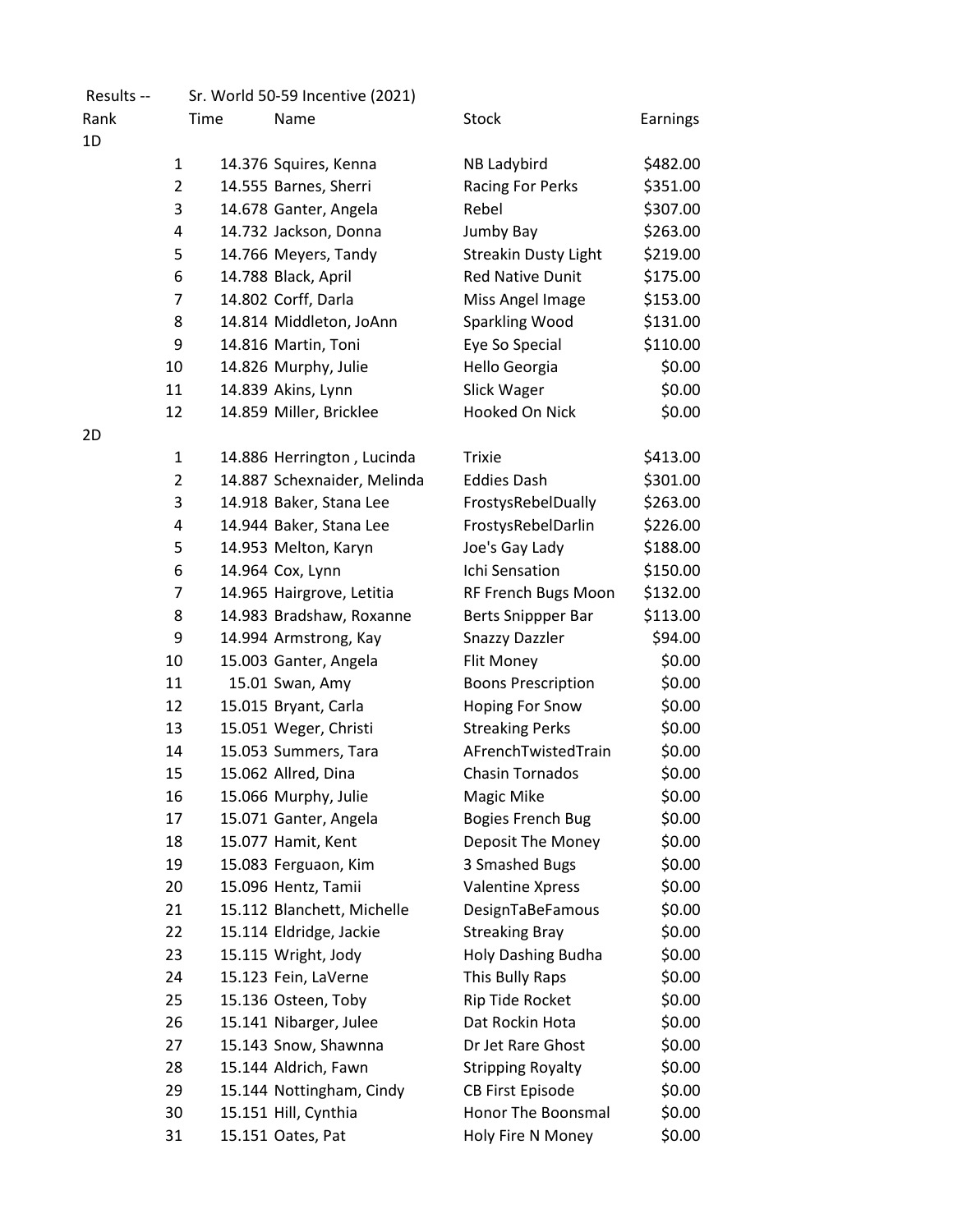| 32             | 15.156 Williams, Marlena       | Jackie Bee Starbert         | \$0.00   |
|----------------|--------------------------------|-----------------------------|----------|
| 33             | 15.161 Hallmark, Mindy         | Freedom Has Itsperks        | \$0.00   |
| 34             | 15.174 Lance, Michelle         | Keep On Streakin            | \$0.00   |
| 35             | 15.216 Brooks, Lee Ann         | <b>Azures Full Star</b>     | \$0.00   |
| 36             | 15.222 Murphy, Julie           | LA One Slick Design         | \$0.00   |
| 37             | 15.227 Hamit, Kent             | Mr Cool Garfield            | \$0.00   |
| 38             | 15.229 Carlin, Laura           | Bay Go Bye Bye              | \$0.00   |
| 39             | 15.23 Bryant, Carla            | Pay Frosty Fortunes         | \$0.00   |
| 40             | 15.234 Fitzgerald, Starla      | Famous Gem                  | \$0.00   |
| 41             | 15.256 Rue, Doreen             | imablondeperk               | \$0.00   |
| 42             | 15.27 Barnes, Sherri           | Famous Little Jet           | \$0.00   |
| 43             | 15.29 Miller, Charmaine        | Bootyfuel                   | \$0.00   |
| 44             | 15.3 Lewis, Heather            | Lil Blu Diamond             | \$0.00   |
| 45             | 15.313 Kile, Donna             | Pistol                      | \$0.00   |
| 46             | 15.315 Lamance, Barbara        | <b>HMH Featuredstreaker</b> | \$0.00   |
| 47             | 15.321 Vanlandingham, Michelle | Fritzy Slidin Salono        | \$0.00   |
| 48             | 15.328 Phillipo, Tammy         | Striker                     | \$0.00   |
|                |                                |                             |          |
| 1              | 15.379 Henry, Becky            | Catch This Fury             | \$276.00 |
| $\overline{2}$ | 15.381 Dorsey, Georgia         | Hello Moon                  | \$201.00 |
| 3              | 15.383 Seffens, Susan          | Juppin Jack Flash           | \$176.00 |
| 4              | 15.39 Park, Teri               | <b>Blue San Simone</b>      | \$151.00 |
| 5              | 15.402 Waggoner, Annette       | Antonio Bandana             | \$126.00 |
| 6              | 15.408 Jones, Greg             | <b>Bob Dash</b>             | \$100.00 |
| $\overline{7}$ | 15.416 Murphy, Julie           | Sippin On Firewater         | \$88.00  |
| 8              | 15.419 Leach, Linda            | <b>Driving Miss Daisy</b>   | \$75.00  |
| 9              | 15.432 Stine, Tracy            | Hemps Firewaater            | \$31.50  |
| 10             | 15.432 Tobiasson, Connie       | <b>Flits Maverick</b>       | \$31.50  |
| 11             | 15.441 Wisby, Angela           | Vals Frenchman JetJr        | \$0.00   |
| 12             | 15.447 Cox, Chris              | <b>MT Momlight</b>          | \$0.00   |
| 13             | 15.457 Johnson, Tonia          | PFF FirewaterDrifter        | \$0.00   |
| 14             | 15.459 Sherman, Scott          | PT Cowboy Cadillac          | \$0.00   |
| 15             | 15.476 Moore, Polly            | Dizzy Moon Expres           | \$0.00   |
| 16             | 15.477 West, Sharon            | Stinger                     | \$0.00   |
| 17             | 15.529 Williams, Marlena       | A Smooth Starbert           | \$0.00   |
| 18             | 15.543 Marshall, Patti         | Lucky's Nifty Tivio         | \$0.00   |
| 19             | 15.575 Harrup, Kim             | <b>Famous Chaos</b>         | \$0.00   |
| 20             | 15.583 Caldwell, Yolanda       | Rip                         | \$0.00   |
| 21             | 15.587 Ritchie, LeAnn          | Hope Shes Not Tricky        | \$0.00   |
| 22             | 15.6 Robinson, Lisa            | Yogis Double Chick          | \$0.00   |
| 23             | 15.623 Holland, Vicki L        | Stoli My Zip                | \$0.00   |
| 24             | 15.626 Blanchett, Michelle     | TY Colour Me French         | \$0.00   |
| 25             | 15.63 Taylor, Jena             | SpidersmansFuelTank         | \$0.00   |
| 26             | 15.636 Ellis, Sheila           | Mr Dash Wood                | \$0.00   |
| 27             | 15.642 McDonnor, Don           | Jamie's Silver gun          | \$0.00   |
| 28             | 15.655 Stacey, Jen             | Fame And Roses              | \$0.00   |
| 29             | 15.657 Schmidt, Kim            | Penny Popper                | \$0.00   |

3D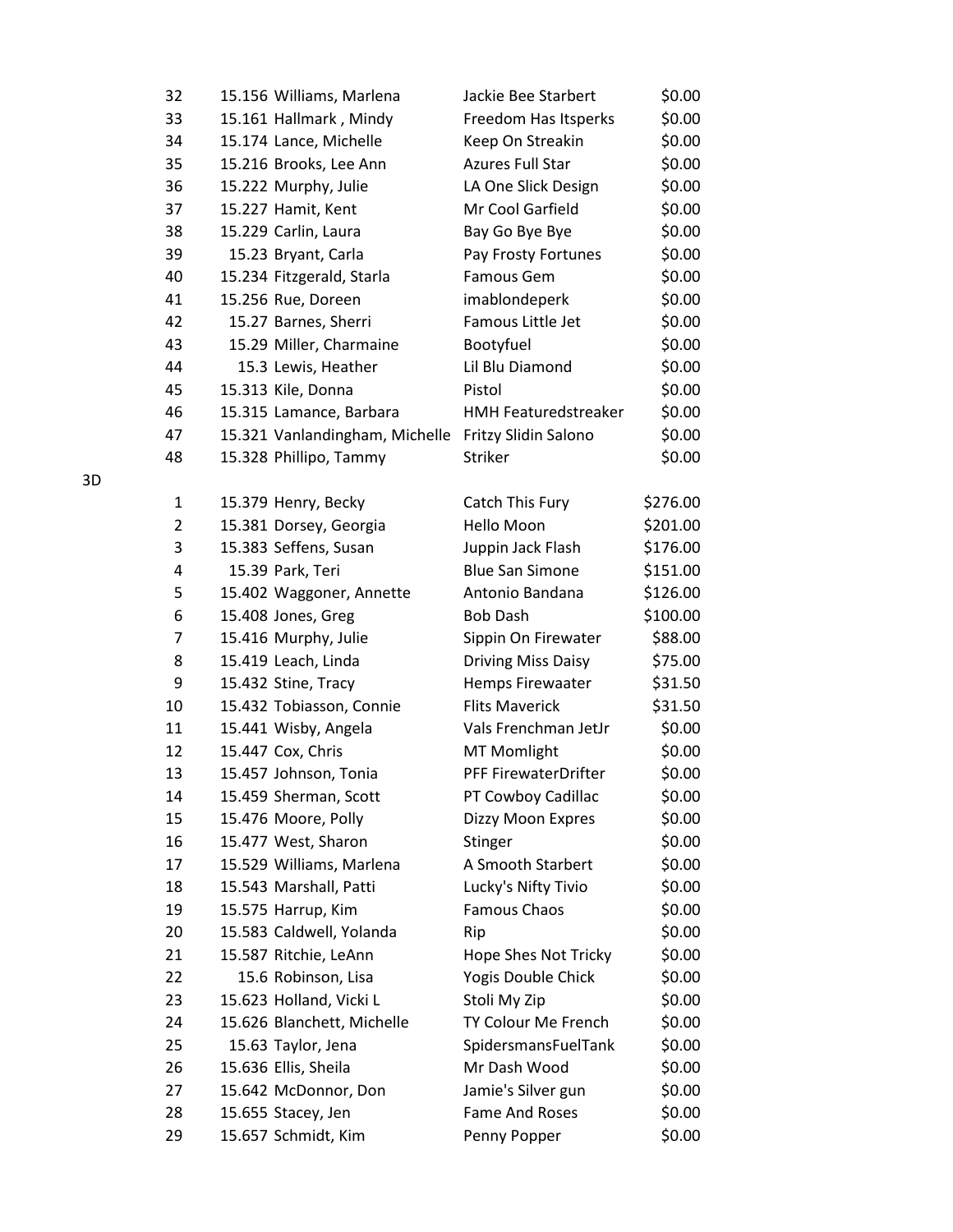| 30 | 15.667 Caskey, Cathy            | Pass on Red                 | \$0.00 |
|----|---------------------------------|-----------------------------|--------|
| 31 | 15.668 Greenlees, Tonia         | Dunit Kat Cody              | \$0.00 |
| 32 | 15.671 Muse, Shelley            | <b>VF Rare Coin</b>         | \$0.00 |
| 33 | 15.677 Dees, Lori               | Rockstar                    | \$0.00 |
| 34 | 15.68 Richardson, Susan         | Docs Toy Indian             | \$0.00 |
| 35 | 15.685 Zabel, Lori              | <b>VF Naturally Famous</b>  | \$0.00 |
| 36 | 15.694 Grimes, Lisa             | Jennifer                    | \$0.00 |
| 37 | 15.708 Jackson, Donna           | AR Nikki Star               | \$0.00 |
| 38 | 15.727 Coppinger, Belinda       | Chiselled On My Mind        | \$0.00 |
| 39 | 15.743 Johnson, Ann             | Awesome Lover               | \$0.00 |
| 40 | 15.755 Hiemstra, Michele        | <b>Bug The Bunny</b>        | \$0.00 |
| 41 | 15.778 Pevey, Lisa              | YGW Genuine Gold            | \$0.00 |
| 42 | 15.788 Zabel, Lori              | <b>Unfaded Fame</b>         | \$0.00 |
| 43 | 15.801 Melton, Karyn            | Hitten the Moonshine        | \$0.00 |
| 44 | 15.805 Baldwin, Veronica        | Sassy Black Label           | \$0.00 |
| 45 | 15.811 Smith, Teresa            | Eyed Be A Bug               | \$0.00 |
| 46 | 15.831 Schoenthal, Tracie       | <b>Easter Bunny Special</b> | \$0.00 |
| 47 | 15.834 Johnson, Ann             | Get R Done O Toole          | \$0.00 |
| 48 | 15.838 Pee, Katharine           | EF Viva La Frenchman        | \$0.00 |
| 49 | 15.839 Black, April             | <b>Chips Native Dunit</b>   | \$0.00 |
| 50 | 15.85 Ritchie, LeAnn            | Fire Wood Frost             | \$0.00 |
| 51 | 15.867 Jarrett, Josie (JoEllen) | Mo                          | \$0.00 |
| 52 | 15.868 Norell, Linda            | Hope For Jess               | \$0.00 |
| 53 | 15.871 Lieblong, Brad           | Miss EDY Stinson            | \$0.00 |
| 54 | 15.884 Matthews, Samantha       | <b>Chasin Hotpants</b>      | \$0.00 |
| 55 | 15.886 Nibarger, Julee          | Legend N Progress           | \$0.00 |
| 56 | 15.886 Sherman, Scott           | Go Minnie Perks HSR         | \$0.00 |
| 57 | 15.887 Boe, Connie              | <b>Bellalicious</b>         | \$0.00 |
| 58 | 15.888 Draper, Kelly            | Winwithflamingclass         | \$0.00 |
| 59 | 15.906 Eckermann, Sheri         | The Halo Effect             | \$0.00 |
| 60 | 15.908 Perry, Jenn              | Slick Bo Jangles            | \$0.00 |
| 61 | 15.919 Ezell, Connie            | Ya Know                     | \$0.00 |
| 62 | 15.921 Dees, Lori               | Max                         | \$0.00 |
| 63 | 15.947 Appleton, Barbara        | <b>Blazin N Sizzlin</b>     | \$0.00 |
| 64 | 15.953 Ross, Michelle           | Hakan Brigodier 115         | \$0.00 |
| 65 | 15.954 Walters, Debbie          | Coats French Honor          | \$0.00 |
| 66 | 15.96 Ezell, Connie             | IZ Happy Rockin Hank        | \$0.00 |
| 67 | 15.984 McKinzie, Kendra         | Mini Texas Star             | \$0.00 |
| 68 | 16.001 ODELL, JAMEY             | thc super bully             | \$0.00 |
| 69 | 16.008 Waggoner, Annette        | <b>Blazin Rocker</b>        | \$0.00 |
| 70 | 16.029 McCleary, Bonnie         | ChargeItToTheMay            | \$0.00 |
| 71 | 16.052 Pepper, Pam              | <b>Spirits Cookie</b>       | \$0.00 |
| 72 | 16.067 Schutte, Wendy           | <b>Red Bucks Jackie</b>     | \$0.00 |
| 73 | 16.114 Ward, Bobbi              | KJ                          | \$0.00 |
| 74 | 16.119 Tuinei, Kristi           | Seeing Double Dees          | \$0.00 |
| 75 | 16.136 Cribbs, Kathy            | Playboys Arrow              | \$0.00 |
| 76 | 16.139 Wade, Lisa               | Santex Sparkywood           | \$0.00 |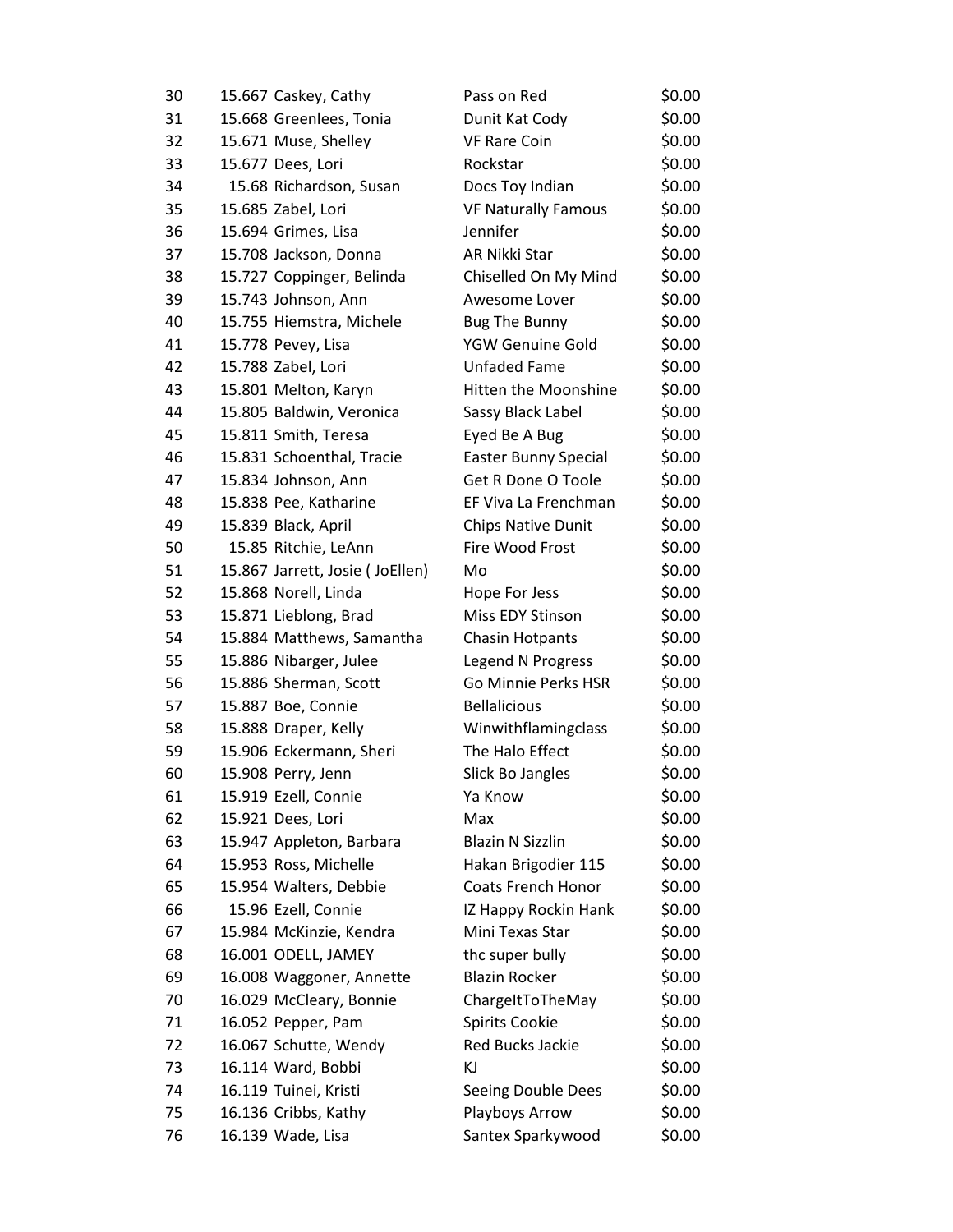| 77     |                   | 16.143 Baird, Renee        | Drift Of Stardust           | \$0.00   |
|--------|-------------------|----------------------------|-----------------------------|----------|
| 78     |                   | 16.146 Ware, Donna         | <b>Cottons Gold</b>         | \$0.00   |
| 79     |                   | 16.16 Fowler, Rhonda       | <b>Sailors Gunner Doc</b>   | \$0.00   |
| 80     |                   | 16.162 Walker, Leslie      | Rose                        | \$0.00   |
| 81     |                   | 16.191 Adams, Angela       | Snookys Bootlegger          | \$0.00   |
| 82     |                   | 16.197 Turner, Julia       | <b>Bunnys Last Babe</b>     | \$0.00   |
| 83     |                   | 16.223 Porter, Terrie      | Domino Boogie               | \$0.00   |
| 84     |                   | 16.224 Sharp, Gwen         | <b>B2</b>                   | \$0.00   |
| 85     |                   | 16.255 Hammett, Amy        | Thomas                      | \$0.00   |
| 86     |                   | 16.259 Thompson, Kirk      | Cap Snatcher                | \$0.00   |
| 87     |                   | 16.266 Williams, Michelle  | JL Reckless Rainbow         | \$0.00   |
| 88     |                   | 16.269 Jones, Kelly        | <b>HH Rocker Ta Fame</b>    | \$0.00   |
| 89     |                   | 16.277 Jones, Kelly        | FrecklesfamousFrench        | \$0.00   |
| 90     |                   | 16.286 Dennard, Donna      | SMLuckyDrawinVegas          | \$0.00   |
| 91     |                   | 16.307 Jones, Kelly        | Docs Rocket Dog             | \$0.00   |
| 92     |                   | 16.318 Carver, Kim         | CC Humbug                   | \$0.00   |
| 93     |                   | 16.343 Sharp, Gwen         | Merlot                      | \$0.00   |
| 94     |                   | 16.356 Ahrens, Bonnie      | Smokys Lucky Seven          | \$0.00   |
| 1      |                   | 16.421 Varnado, Pam        | JJ Playin A CD              | \$208.00 |
| 2      |                   | 16.474 Durbin, Tam         | Zans Little Nurse           | \$151.00 |
| 3      |                   | 16.492 Cannon, Beth        | Jess A Ladys Man            | \$132.00 |
| 4      |                   | 16.508 Turner, Julia       | <b>Sunfling Special</b>     | \$113.00 |
| 5      |                   | 16.517 Cummings, Cindy     | <b>BB Frenchmans Magic</b>  | \$94.00  |
| 6      |                   | 16.524 Payne, Julie        | Sacred Indians Chanc        | \$75.00  |
| 7      | 16.534 Park, Teri |                            | Plum Fast                   | \$66.00  |
| 8      |                   | 16.557 Ballard, Suzanne    | Hondo Jet                   | \$57.00  |
| 9      |                   | 16.568 Newman, Lisa        | <b>KS Honor N Firewater</b> | \$47.00  |
| $10\,$ |                   | 16.58 Whatley, Kim         | Cowboygetthemoney           | \$0.00   |
| 11     |                   | 16.593 West, Loretta       | Badgers Moon Zar            | \$0.00   |
| 12     | 16.594 Reid, Pam  |                            | Ike's Lady Flit             | \$0.00   |
| 13     |                   | 16.631 Bussey, Lisa        | <b>JustPullTheTrigger</b>   | \$0.00   |
| 14     |                   | 16.66 Brown, Karen         | <b>ImTooHotNFabulous</b>    | \$0.00   |
| 15     |                   | 16.673 Staggs, Michelle    | Doc Dustys Honor            | \$0.00   |
| 16     |                   | 16.684 Powders, Debbie     | <b>KS Brown Ambrose</b>     | \$0.00   |
| 17     |                   | 16.691 Mann, Tammy         | Has Justa Kid               | \$0.00   |
| 18     |                   | 16.712 Schmidt, Cheryl     | CF Freckles N Fame          | \$0.00   |
| 19     |                   | 16.738 Thompson, Teresa    | <b>TFStarbuck</b>           | \$0.00   |
| 20     |                   | 16.741 Lumley, Jody        | <b>Royal Colours</b>        | \$0.00   |
| 21     |                   | 16.802 Headrick, David     | <b>Running Ivory</b>        | \$0.00   |
| 22     |                   | 16.808 Dumbaugh, Elizabeth | Indian Spring Hustler       | \$0.00   |
| 23     |                   | 16.809 Pritchett, Tiffany  | Gunner Lil                  | \$0.00   |
| 24     |                   | 16.815 Griswold, Beverly   | You Count The Cash          | \$0.00   |
| 25     |                   | 16.859 Lundy, Becky        | Casino Blue Jet             | \$0.00   |
| 26     |                   | 16.86 Greenlees, Tonia     | Pepto Target                | \$0.00   |
| 27     |                   | 16.951 Miller, Charmaine   | Stride                      | \$0.00   |
| 28     |                   | 16.978 West, Loretta       | She's A Tough Nut           | \$0.00   |

4D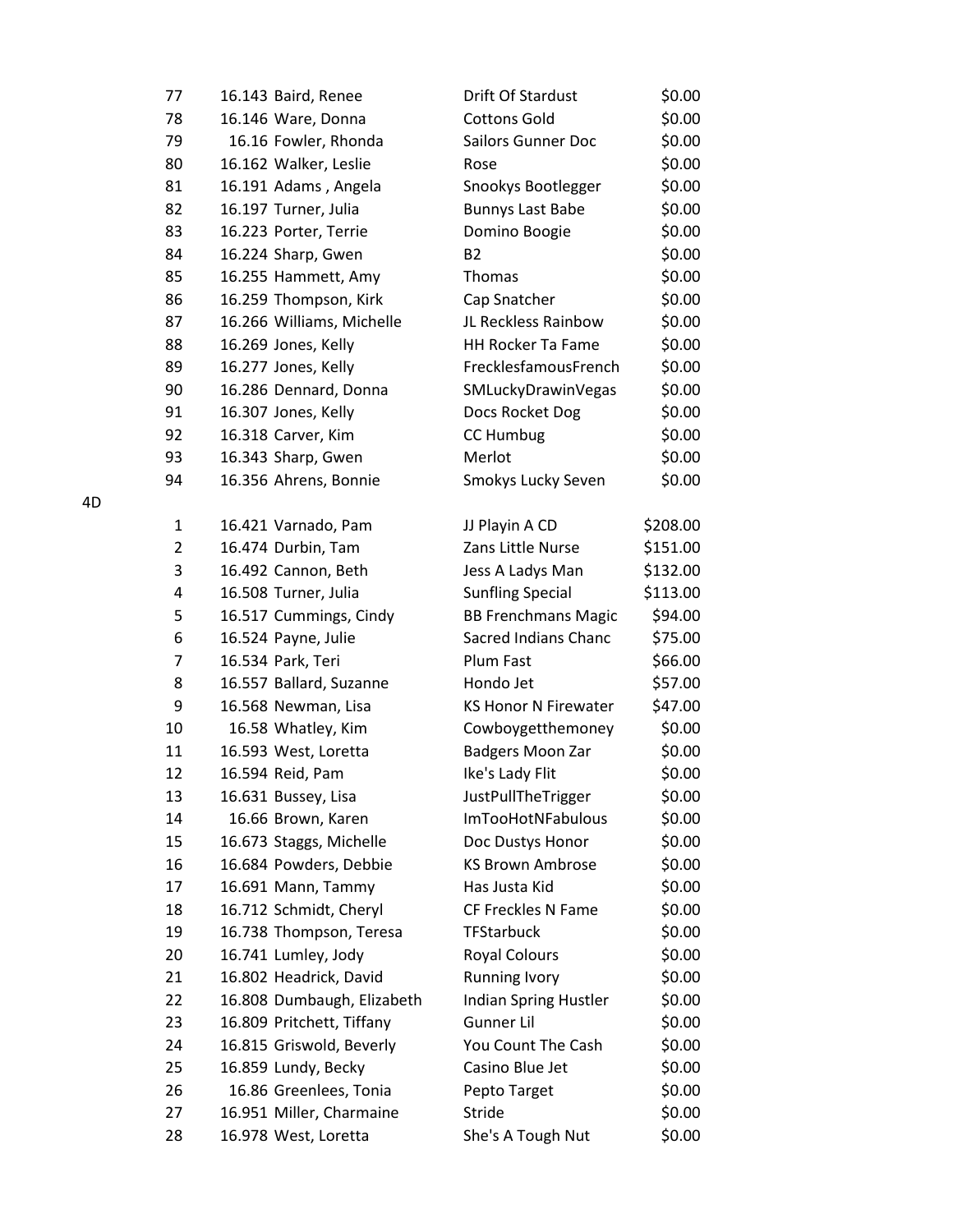| 29               | 16.998 Fulks, Melinda      | Badger Hickory 101          | \$0.00 |
|------------------|----------------------------|-----------------------------|--------|
| 30               | 17.02 Poole, Sarah         | Scar                        | \$0.00 |
| 31               | 17.028 Blanchett, Michelle | Rydinthatfancyreba          | \$0.00 |
| 32               | 17.031 Foster, LeAnna      | <b>GGG Dodgethisplayboy</b> | \$0.00 |
| 33               | 17.042 Scoggins, Carole    | Mr Sun Sugar                | \$0.00 |
| 34               | 17.056 Williams, Charlene  | Brandy-N-Flit               | \$0.00 |
| 35               | 17.058 Williams, Charlene  | Smart little Lena           | \$0.00 |
| 36               | 17.142 Robinson, Lisa      | Keno                        | \$0.00 |
| 37               | 17.161 Hall, Cynthia       | Richie                      | \$0.00 |
| 38               | 17.246 McLeroy, Lisa       | Smokin Bargain              | \$0.00 |
| 39               | 17.251 Caskey, Cathy       | Shinee Episode              | \$0.00 |
| 40               | 17.323 White, Ann          | Hank                        | \$0.00 |
| 41               | 17.324 Poole, Sarah        | <b>Hearts Content</b>       | \$0.00 |
| 42               | 17.563 Appleton, Barbara   | <b>Sweet Bonita Rose</b>    | \$0.00 |
| 43               | 17.61 Lewis, Heather       | ShezaGrayDeeDash            | \$0.00 |
| 44               | 18.083 Herring, Patty      | McDreamie Jet               | \$0.00 |
| 45               | 18.087 Smith, Karen        | <b>Bucks Pep</b>            | \$0.00 |
| 46               | 18.105 Wright, Julie       | Neola Ned                   | \$0.00 |
| 47               | 18.87 Sanders, Sharnell    | Heza Hollywood Olena        | \$0.00 |
| 48               | 18.911 Haynes, Matonna     | Suni                        | \$0.00 |
| 49               | 19.498 Bowman, Candace     | Popularwood                 | \$0.00 |
| 50               | 20.658 Johnson, Tammy      | Frenchys Hot Pursute        | \$0.00 |
| 51               | 22.669 Murphy, Julie       | RedsClaimingFame            | \$0.00 |
| 52               | 37.164 Brooks, Lee Ann     | <b>Fulo Fire</b>            | \$0.00 |
| Final Time = $0$ |                            |                             |        |
| Disqualified     |                            |                             |        |
| 0                | 0 Appleton, Barbara        | She's Jazzed                | \$0.00 |
| 0                | 0 Armstrong, Kay           | <b>Bold Commitment</b>      | \$0.00 |
| 0                | 0 Ash, Anessa              | <b>Flittin The Bill</b>     | \$0.00 |
| 0                | 0 Ash, Anessa              | <b>Starbert Got Swagg</b>   | \$0.00 |
| 0                | 0 Bagwell, Connie          | <b>JWT Haulin Cash</b>      | \$0.00 |
| 0                | 0 Barley, Wanda            | <b>Bob</b>                  | \$0.00 |
| 0                | 0 Meyers, Tandy            | Dont Bug Me On Mundi        | \$0.00 |
| 0                | 0 Bowman, Candace          | Docs Silver Bar             | \$0.00 |
| 0                | 0 Britt, Karen             | F Five Vilonia Girl         | \$0.00 |
| 0                | 0 Burke, Leah              | <b>Gunmetal Star</b>        | \$0.00 |
| 0                | 0 Chaddick, Dana           | Roses N Cash                | \$0.00 |
| 0                | 0 Chaddick, Dana           | Dr Taylor                   | \$0.00 |
| 0                | 0 Davenport, Darla         | Doc Bar Brees               | \$0.00 |
| 0                | 0 Flautt, Deedee           | <b>Watch Taters Gal</b>     | \$0.00 |
| 0                | 0 Graham, Tami             | <b>Bullion with Honor</b>   | \$0.00 |
| 0                | 0 Griswold, Beverly        | Jackson Sparks              | \$0.00 |
| 0                | 0 Hamilton, Robin          | Dashing Jayde               | \$0.00 |
| 0                | 0 Haynes, Matonna          | Ima Doc Skip                | \$0.00 |
| 0                | 0 Hassell, Sandi           | jess Dare To Dream          | \$0.00 |
| 0                | 0 Headrick, Melba          | Lacys Easy Moon             | \$0.00 |
| 0                | 0 Holloway, Leslie         | Indy                        | \$0.00 |